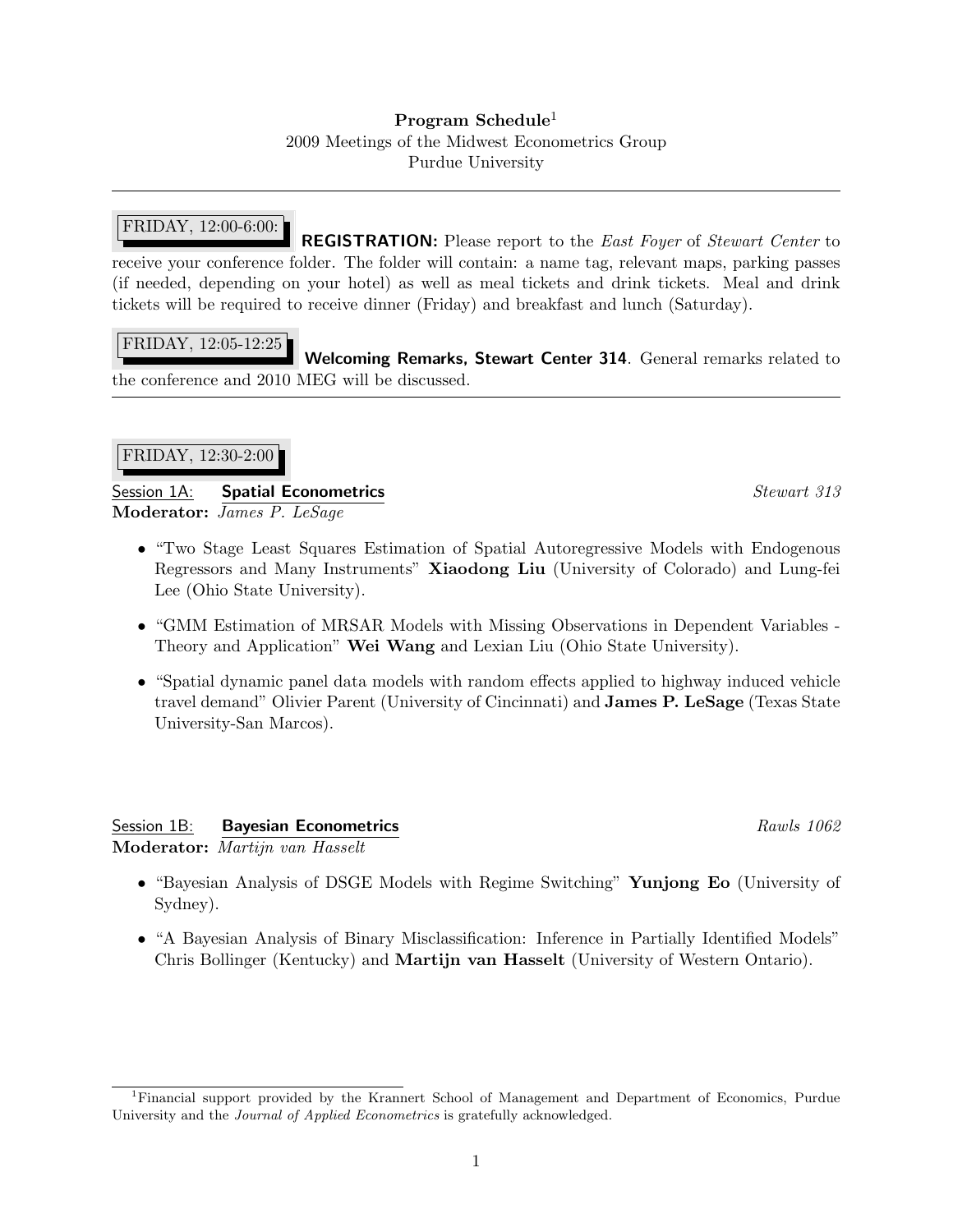# Session 1C: **Econometric Theory** Stewart 314

Moderator: Yong Bao

- "Testing for Serial Independence of Generalized Errors" Zaichao Du (Indiana University).
- "ADL Tests for Threshold Cointegration" **Jing Li** (South Dakota State University) and Junsoo Lee (University of Alabama).
- "Skewness and Kurtosis Coefficients in Finite Samples and a Generalized Jarque-Bera Test" Yong Bao (Purdue University).

Session 1D: **Monetary Policy** Session 1D: **Monetary Policy** Stewart 311 Moderator: Walter Enders

- "The Superiority of Greenbook Forecasts and the Role of Recessions" N. Kundan Kishor (University of Wisconsin-Milwaukee).
- "Targets in the Taylor Rule: Some Theory and Evidence from the Greenbook Data" Michael S. Hanson (Fed. Board of Governors) and Pavel Kapinos (Carleton College).
- "A New Look at the Taylor Curve and the Great Moderation" Eric Olson (University of Alabama), Walter Enders (University of Alabama) and Mark E. Wohar (University of Nebraska-Omaha).

FRIDAY, 2:00-2:30 Break

#### FRIDAY, 2:30-4:00

# Session 2A: **Financial Econometrics Rawls 1062** Rawls 1062 Moderator: Scott Gilbert

- "Robust Portfolio Selection with Higher Moments and S-shaped Utility " Sung Yong Park (WISE Institute, Xiamen University) and Zhihuang Shuai (University of Illinois).
- "Backtesting Portfolio Value-at-Risk with Estimated Portfolio Weights" Pei Pei (Indiana University).
- "Econometrics of Portfolio Tilting" Scott Gilbert (Southern Illinois University).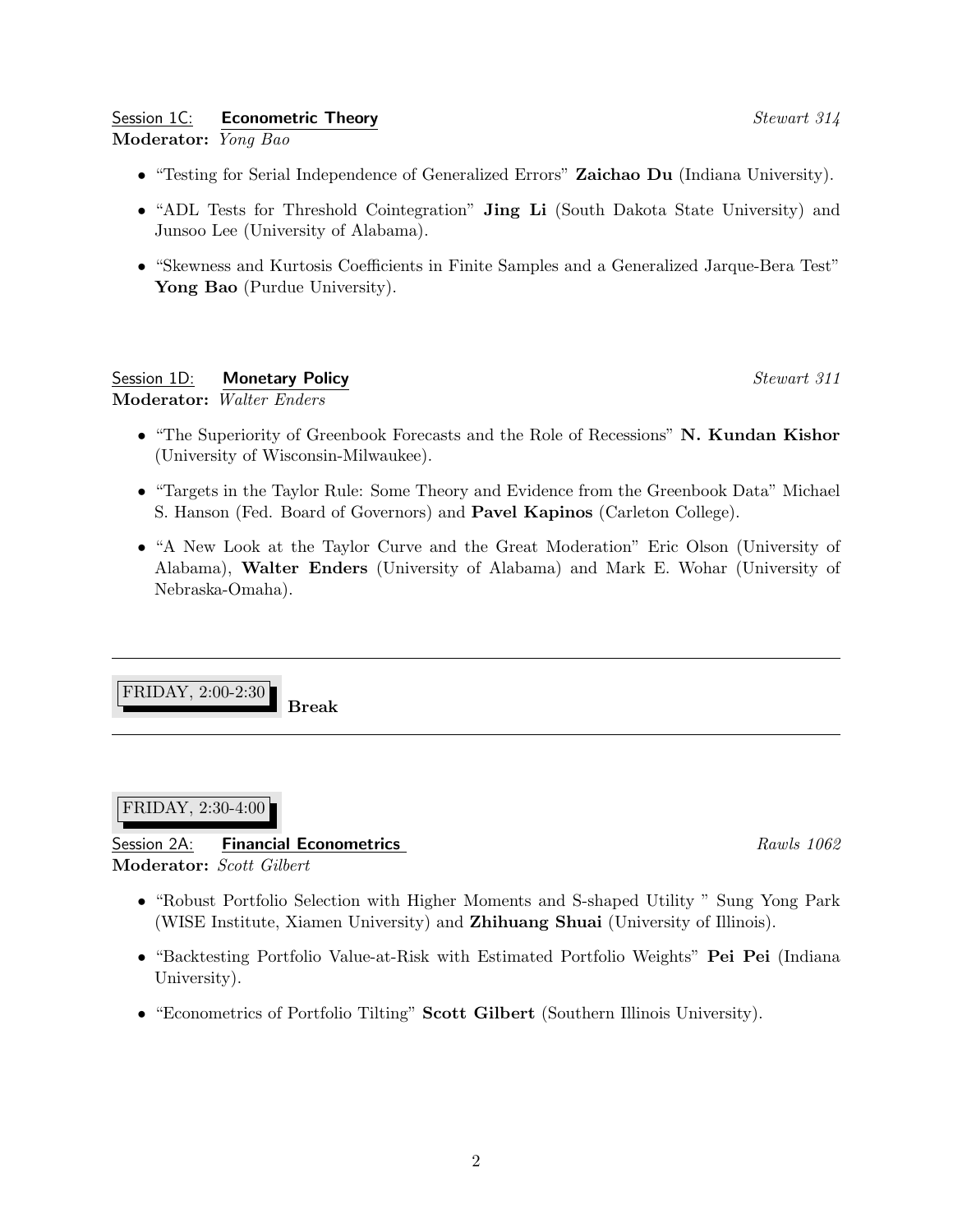3

# Session 2B: **Macroeconomics: Growth Stewart 311**

Moderator: Daniel J. Henderson

- "The Trend in Per-capita output and the Growth Shift Hypothesis: a Robust Evaluation" Mohitosh Kejriwal (Purdue University) and Claude Lopez (University of Cincinnati).
- "Estimating U.S. Output Growth with Vintage Data in a State-Space Framework" Richard G. Anderson (Federal Reserve Bank of St. Louis) and Charles S. Gascon (Federal Reserve Bank of St. Louis).
- "Are any growth theories linear? Why we should care about what the evidence tells us" Daniel J. Henderson (SUNY-Binghamton) Chris Papageorgiou (IMF) and Christopher F. Parmeter (Virginia Polytechnic Institute and State University).

# Session 2C: Instrumental Variables Stewart 314

Moderator: Jason Abrevaya

- "An Alternative Way of Computing Efficient Instrumental Variable Estimators" Xiaohong Chen (Yale), David T. Jacho-Chavez (Indiana University) and Oliver Linton (London School of Economics).
- "Instrumental Variables Estimation and Weak-Identification-Robust Inference Based on Conditional Quantile Restriction" Vadim Marmer (University of British Columbia) and Shinichi Sakata (University of British Columbia).
- "A GMM approach for dealing with missing data on regressors and instruments" **Jason** Abrevaya (University of Texas) and Stephen G. Donald (University of Texas).

# Session 2D: **Applied Microeconometrics: Dynamic Models** Stewart 313 Moderator: Garfield O. Blake

- "Poverty Persistence and the Market for Migrant Labor: An Analysis Using a Dynamic Binary Response Panel Data Model with an Endogenous Regressor" John Giles (Michigan State University and the World Bank) and Irina Murtazashvili (University of Pittsburgh).
- "Dynamic Model of Household's Stock Market Participation" Natalia Khorunzhina (University of Pittsburgh).
- "Criminal Deportees and Violent Crime: Evidence from a Cross-National Panel of Homicide Rates, 1970-2004" Garfield O. Blake (Binghamton University).

FRIDAY, 4:00-4:30

Break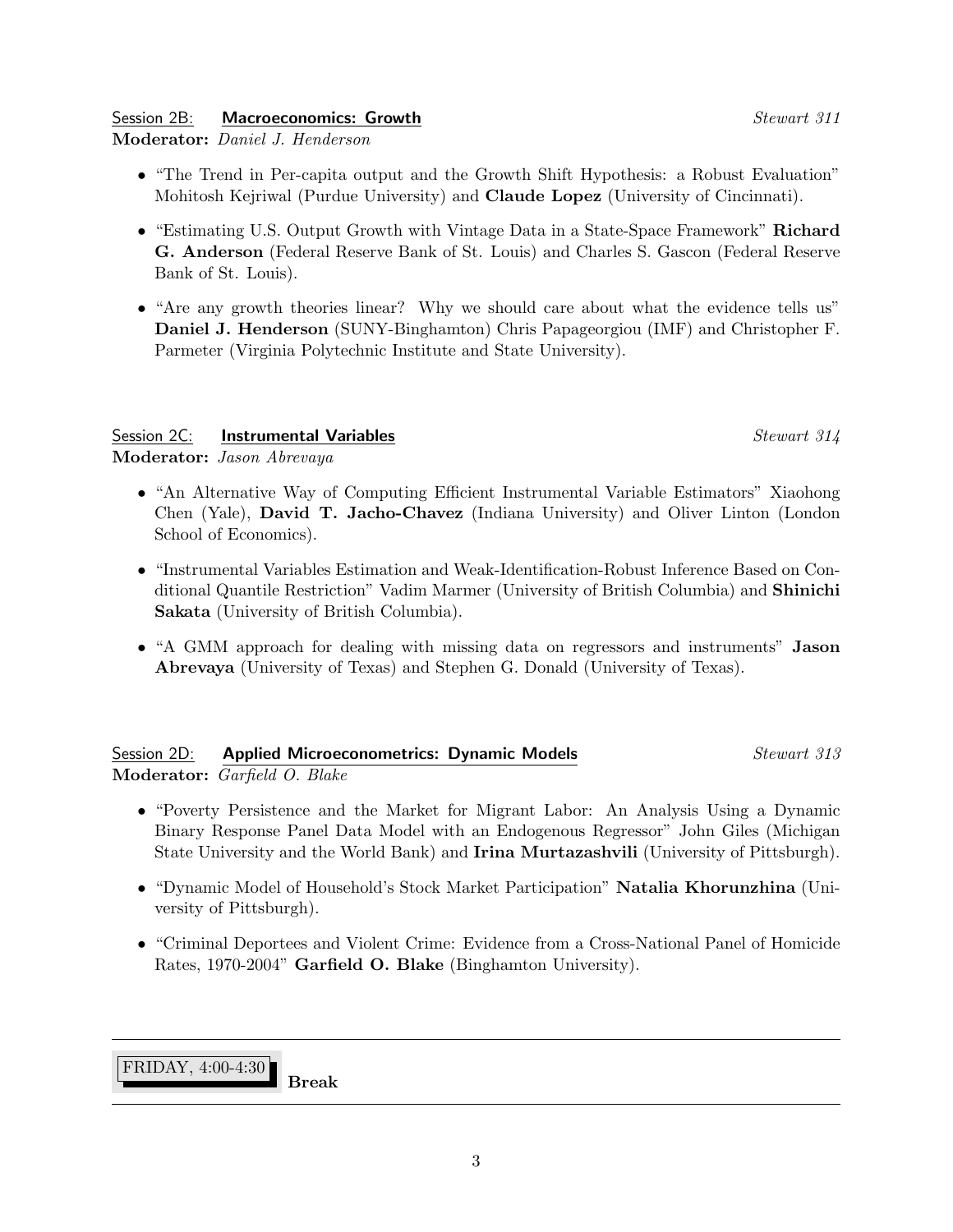#### FRIDAY, 4:30-6:00

#### Session 3A: **Econometric Theory** Session 3A: **Example 2014** Stewart 314 Moderator: John Keating

- "VECM Rank Tests with Chi-Squared Limits Using Nonlinear Instruments" J. Isaac Miller (University of Missouri).
- "Testing for cointegration and nonlinear adjustment in Smooth Transition Error Correction Model with the Cointegrating Vector is Prespecified" Rehim Kilic (Georgia Institute of Technology).
- "When do Wold Orderings and Long-run Recursive Identifying Restrictions Yield Identical Results?" John Keating (University of Kansas).

Session 3B: Forecasting Stewart 311 Moderator: David E. Rapach

- "Forecasting Output Growth and Inflation: How to Use Information in the Yield Curve" Eric Hillebrand (Louisiana State University) Huiyu Huang (PanAgora Asset Management) Tae-Hwy Lee (University of California-Riverside) and Canlin Li (University of California-Riverside).
- "The Present Value Model with Stochastic Discount Rate and an ANN Process for Broad Dividends" Man Fu (Florida International University) and Prasad V. Bidarkota (Florida International University).
- "International Stock Return Predictability, Business-Cycle Fluctuations, and Information Diffusion" David E. Rapach (St. Louis University), Jack K. Strauss (St. Louis University) and Guofu Zhou (Washington University).

Session 3C: **Financial Econometrics Rawls 1062 Rawls** 1062 Moderator: Robert L. Kimmel

- "Panels at High Frequencies: A Reexamination of Fama-French Regressions" Yoosoon Chang (Texas A&M), Hwagyun Kim (Texas A&M) and Joon Y. Park (Texas A& M and Sungkyunkwan University)
- "Asset Pricing Tests in Short Panels" Kewei Hou (Ohio State) and Robert L. Kimmel (Ohio State).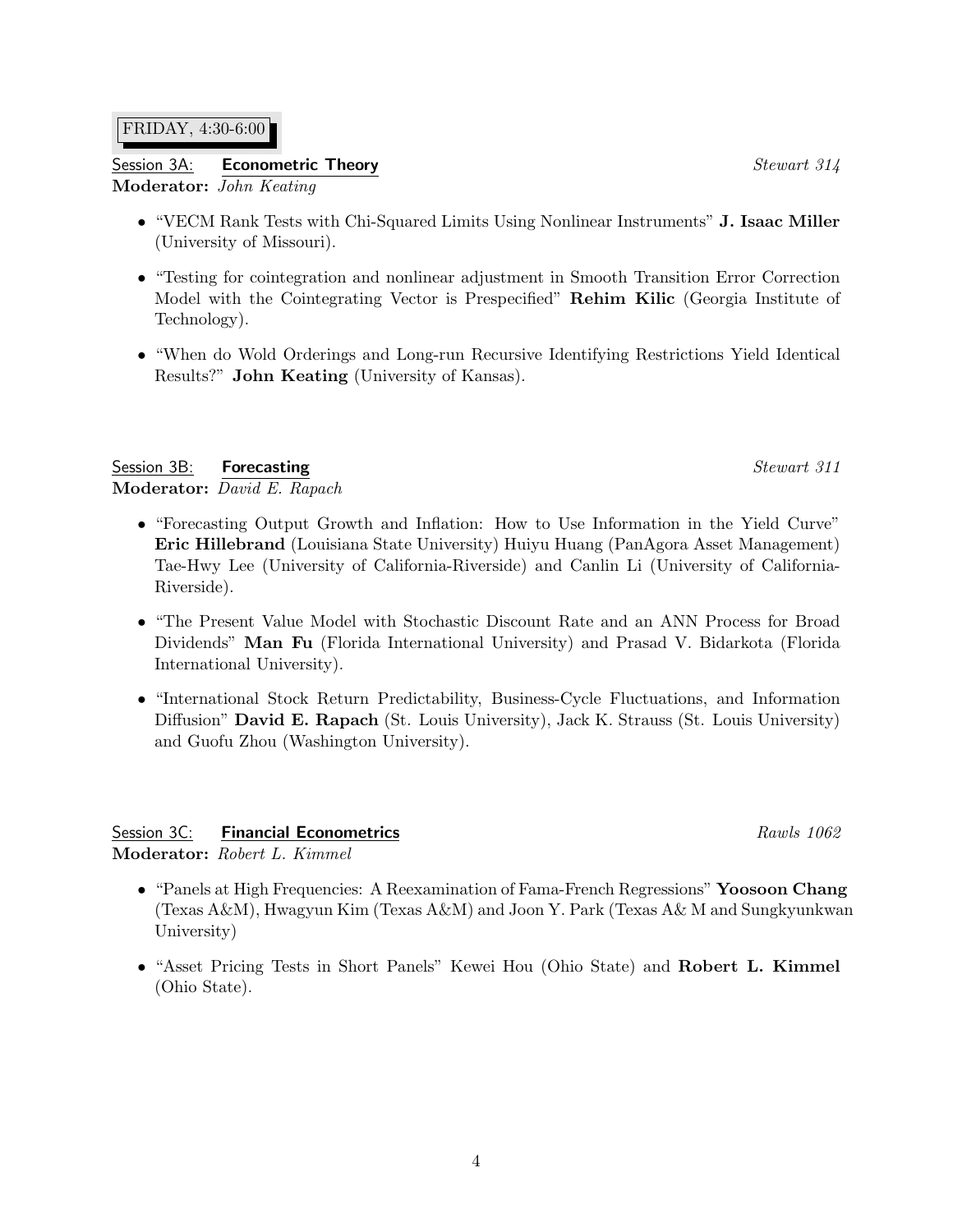#### Session 3D: **Applied Microeconometrics** Stewart 313 Moderator: Kevin Mumford

- "Under-reporting, Take-up, and the Distributional Effects of the Food Stamp Program" Bruce D. Meyer (University of Chicago and NBER) and James X. Sullivan (University of Notre Dame).
- "Signaling, SAT Coaching and Selective College Admissions" Jun Ishii (Amherst College) and Travis Chamberlain (London School of Economics).
- "How Costly is Welfare Stigma? Separating Psychological Costs from Time Costs" Colleen Flaherty Manchester (University of Minnesota) and Kevin J. Mumford (Purdue University).



• After dinner comments provided by Siddhartha Chib, Harry C. Hartkopf Professor of Econometrics and Statistics, Washington University-St. Louis.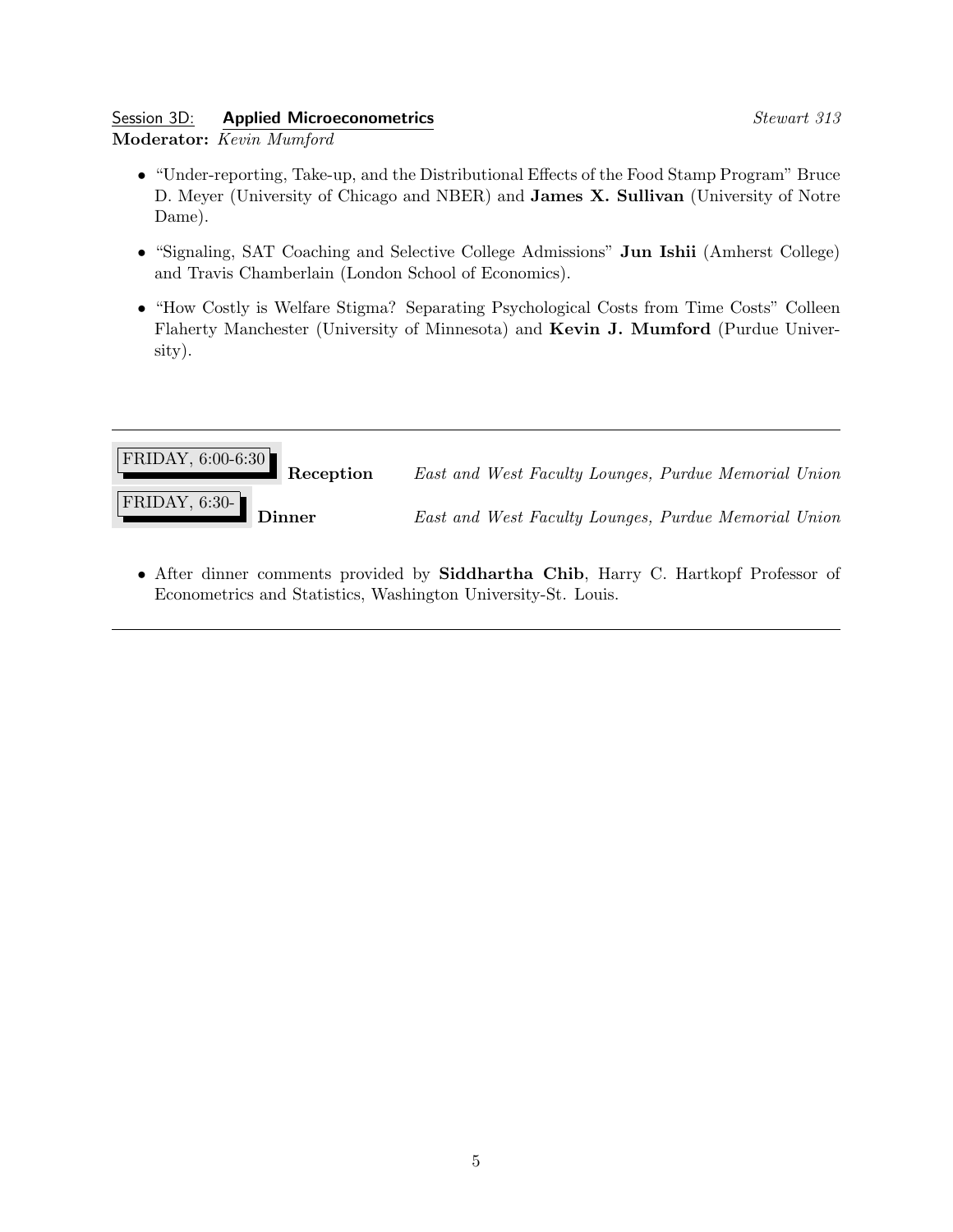SATURDAY, 7:00-8:00

Breakfast, East and West Faculty Lounges, Purdue Memorial Union.

### SATURDAY, 8:00-9:45

# Session 4A: Bayesian Econometrics **Rawls 1011** Moderator: Andriy Norets

- "Rare Events, Financial Crises and the Cross-Section of Asset Returns" Francesco Bianchi (Princeton University).
- "Change Points in Term-Structure Models: Pricing, Estimation and Forecasting" Sid Chib (Washington University) and Kyu Ho Kang (Washington University).
- "Understanding Choice Intensity: A Poisson Mixture Model with Logit-based Random Utility Selective Mixing" Martin Burda (University of Toronto), Matthew Harding (Stanford) and Jerry Hausman (MIT).
- "Approximation of Conditional Densities by Smooth Mixtures of Normal Regressions" Andriy Norets (Princeton University).

### Session 4B: **Econometric Theory Rawls 1057** Rawls 1057

Moderator: Thomas Parker

- "Projection-based GEL score test for subsets of parameters with possible weak identification" Saraswata Chaudhuri (University of North Carolina-Chapel Hill).
- "GEL Specification Test Robust to Local Misspecification" Haiqi Li and Sung Y. Park.
- "Consistent and Asymptotically Unbiased MinP Tests of Multiple Inequality Moment Restrictions" Christopher J. Bennett (Vanderbilt University).
- "Comparison of Alternative Approaches to Goodness of Fit Tests with Estimated Parameters" Thomas Parker (University of Illinois)

#### Session  $4C$ : **Volatility Rawls** 1062 Moderator: Natalia Sizova

- "Optimal Prediction Under Asymmetric Loss and Performance of GARCH vs. Realized Volatility Forecasts" Yasemin Ulu (Temple university).
- "Models for Daily Realized Stock Volatility Time Series" Mihaela Craioveanu (University of Central Missouri) and Eric Hillebrand (Louisiana State University).
- "Longer-Horizon Return Predictability using Historical Volatility: Evidence for Long-Memory in Volatility" Natalia Sizova (Rice university).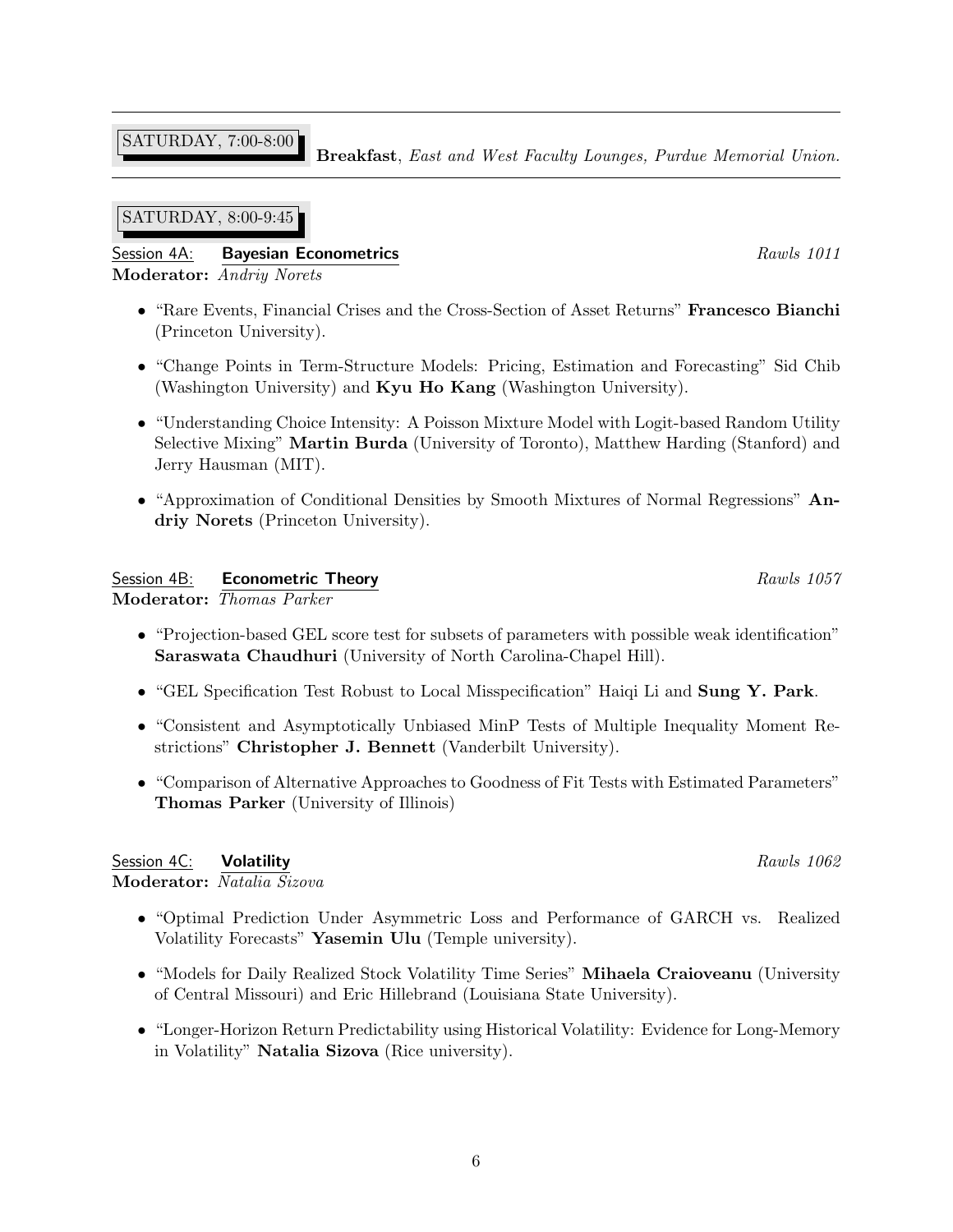7

# Session 4D: **Panel Data** Rawls 1086

#### Moderator: Ted Juhl

- "Group Effects Estimators in Fixed Effects Models" C. Alan Bester (University of Chicago) and Christian B. Hansen (University of Chicago).
- "Heteroskedasticity, Autocorrelation and Spatial Correlation Robust Inference in Linear Panel Models with Fixed-Effects" Timothy J. Vogelsang (Michigan State University).
- "Inference with Dependent Data Using Cluster Covariance Estimators" C. Alan Bester (University of Chicago), Timothy G. Conley (University of Chicago) and Christian B. Hansen (University of Chicago).
- "A Test for Slope Heterogeneity in Fixed Effects Models" Ted Juhl (University of Kansas) and Oleksandr Lugovskyy .

SATURDAY, 9:45-10:15

SATURDAY, 10:15-12:00

Session 5A: Financial Econometrics **Rawls 1062** Rawls 1062 Moderator: Taesuk Lee

Break

- "A Simple Test for Identification in GMM under Conditional Moment Restrictions" Francesco Bravo, Juan Carlos Escanciano and Taisuke Otsu.
- "Quasi-maximum Likelihood Estimation of Multivariate Diffusions" Xiao Huang (Kennesaw State University)
- "Asymptotics for the Maximum Likelihood Estimators of Diffusion Models" Minsoo Jeong (Texas A& M) and Joon Y. Park (Texas A&M).
- "Optimal Test for Jump Detection" Taesuk Lee (University of Rochester) and Werner Ploberger (Washington University).

# Session 5B: **Quantile Regression Rawls 1011** Rawls 1011

Moderator: Antonio Galvao, Jr.

- "Penalized Quantile Regression for Dynamic Panel Data" Antonio F. Galvao, Jr. (University of Wisconsin-Milwaukee) and Gabriel V. Montes-Rojas (City University London).
- "Testing for Stock Market Contagion: A Quantile Regression Approach" Sung Yong Park (Wang Yanan Institute for Studies in Economics, Xiamen University), Wendun Wang (CentER, Tilburg University) and Naijing Huang (Boston College).
- "Mind the Gap: Constructing Density Forecasts from Quantile Regressions" Luiz Renato Lima (University of Tennessee)
- "Threshold Quantile Autoregressive Models" Antonio F. Galvao, Jr. (University of Wisconsin-Milwaukee), Gabriel Montes-Rojas (City University London) and Jose Olmo (City University London).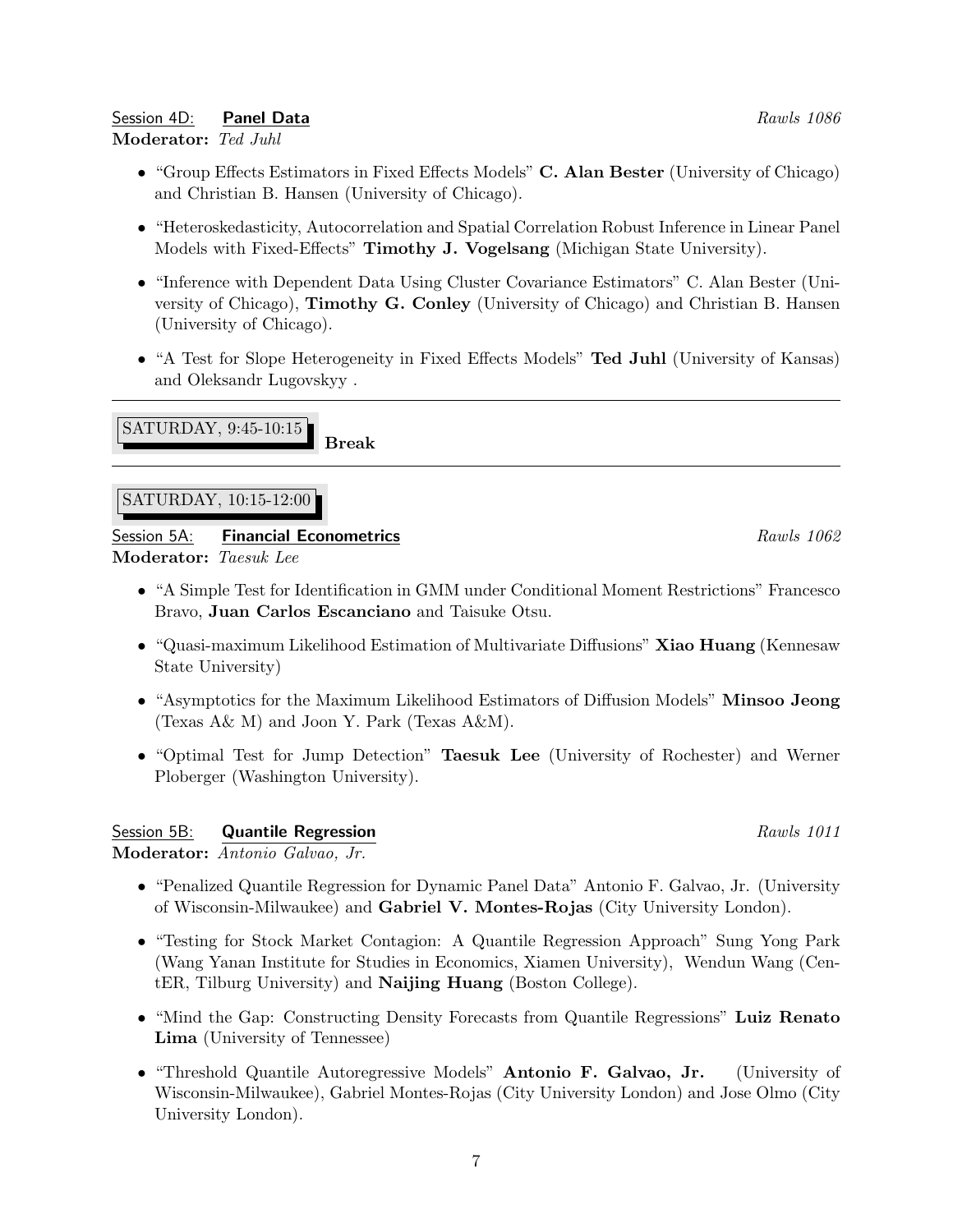#### Session 5C: **Bayesian Methods and Unit Roots** And According the Rawls 1057 Moderator: Jeffrey A. Mills

- "Pretesting the Forecast Accuracy of Nonlinear Models" Walter Enders (University of Alabama) and Razvan Pascalau (SUNY-Plattsburgh).
- "Unit Roots Tests Using More Moment Conditions than Least Squares" Kyung-So Im (FDIC) and Margie Tieslau (University of North Texas).
- "Likelihood-based Confidence Intervals for Threshold Models" Luiggi Donayre, Yunjong Eo and James C. Morley (Washington University).
- "A Robust Bayesian Unit Root Test" Jeffrey A. Mills (University of Cincinnati).

# Session 5D: **Econometric Theory Rawls 1086** Rawls 1086

Moderator: Robert de Jong

- "Exponential Cointegrating Regressions with Applications" Jungick Lee (Ohio State University) and Robert de Jong (Ohio State University).
- "Level Crossing Random Walk Test Robust to the Presence of Structural Breaks" Vitali Alexeev (University of Guelph) and Alex Maynard (University of Guelph).
- "Fixed-b Analysis of LM Type Tests for Shift in a Mean" Jingjing Yang (Michigan State University).
- "Sums of Exponentials of Random Walks" Robert de Jong (Ohio State University).

| $ SATURLAY, 12:00-1:30 $ |       |
|--------------------------|-------|
|                          | Lunch |

# SATURDAY, 1:30-3:15

 $\frac{1}{2}$ 

Session 6A: **Econometric Theory Rawls 1086** Rawls 1086 Moderator: *Carlos Martins-Filho* 

- "Nonstandard Estimation of Inverse Conditional Density-Weighted Expectations " Chuan Goh (University of Toronto).
- "A More Efficient Local Polynomial Regression on Random-Effects Panel Data Models" Ke Yang (University of Hartford).
- "Nonparametric lag selection for nonlinear additive autoregressive models" Zhengfeng Guo and Mototsugu Shintani (Vanderbilt University).
- "Nonparametric stochastic frontier estimation via profile likelihood" Carlos Martins-Filho (University of Colorado and IFPRI) and Feng Yao (West Virginia University).

 $\Omega$ , Stewart Center 302 and 306.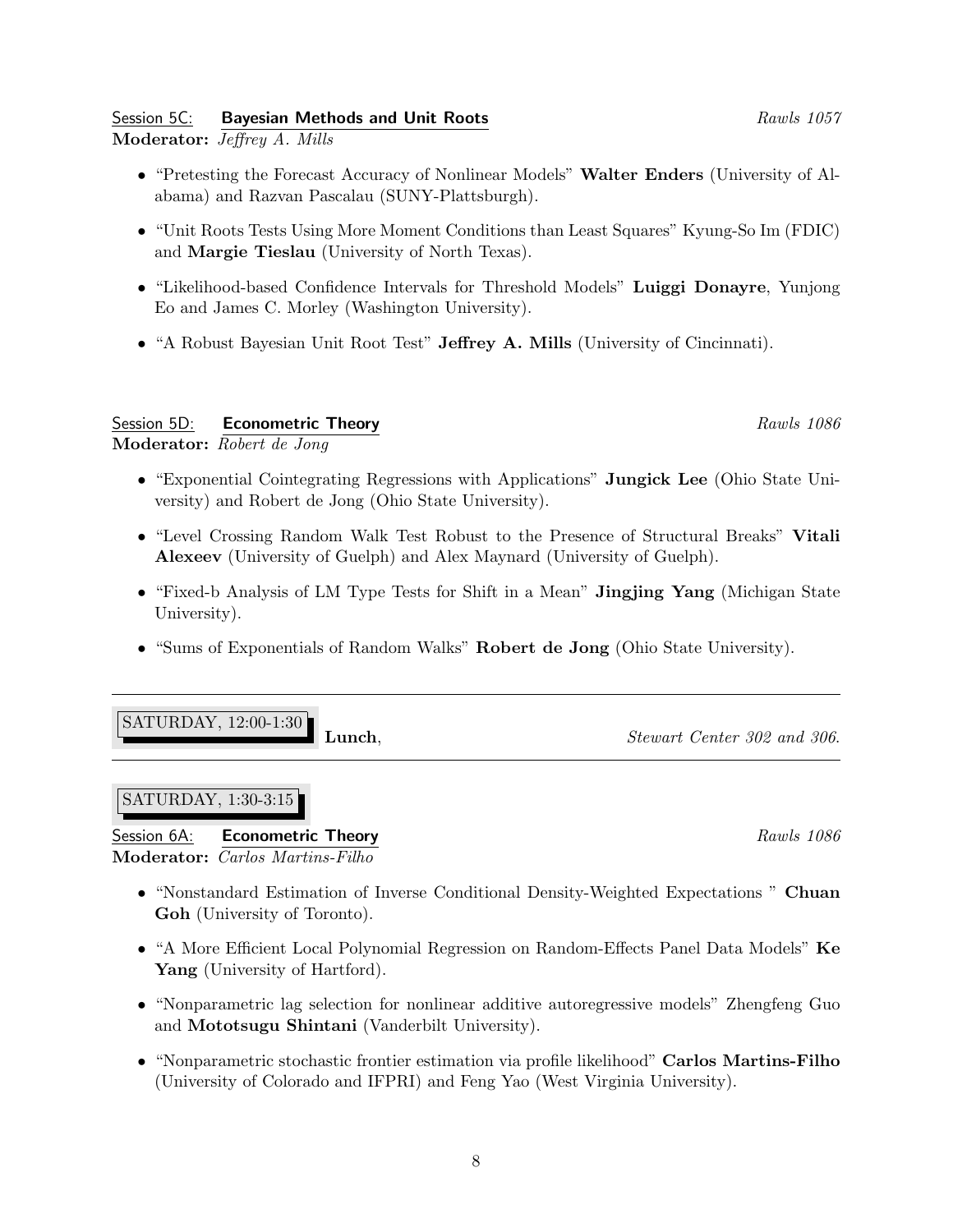# Session 6B: **Applications of Bayesian Methods Rawls 1057 Rawls** 1057

Moderator: Jeffrey H. Dorfman

- "Bayesian Approach to Zero-Inflated Ordered Probit Models, with an Application" Shiferaw Gurmu (Georgia State University) and Getachew A. Dagne (University of South Florida).
- "Climbing the Drug Staircase: A Bayesian Analysis of the Initiation of Hard Drug Use" Anne Line Bretteville-Jensen (Norwegian Institute for Alcohol and Drug Research [SIRUS]) and Liana Jacobi (University of Melbourne).
- "Is the Effect of BMI on Wages the Same for Everybody?" Brendan Kline (Northwestern) and Justin L. Tobias (Purdue University).
- "Is Aggregation Hiding the Risk Return Tradeoff?" Jeffrey H. Dorfman and Myung D. Park (University of Georgia).

# Session 6C: Treatment Effects and Microeconometrics Rawls 1062

Moderator: William C. Horrace

- ""Efficient Estimation of Average Treatment Effects under Treatment-Based Sampling" Kyungchul Song (University of Pennsylvania).
- "Concave-Monotone Treatment Response and Monotone Treatment Selection: With an Application to the Returns to Schooling" Tsunao Okumura (Yokohama National University) and Emiko Usui (Nagoya University)
- "Consistently bounding parameter values with one instrument and two endogenous explanatory variables" Richard A. Dunn (Texas A&M University).
- "Variety: Consumer Choice and Optimal Diversity" William C. Horrace (Syracuse University), Rui Huang (University of Connecticut) and Jeffrey M. Perloff (University of California-Berkeley).

#### Session 6D: Specification Testing Session 6D: Session 6D: Specification Testing Rawls 1011 Moderator: Yoon-Jin Lee

- "Testing for Structural Stability in the Whole Sample" Javier Hidalgo and Myung Hwan Seo.
- "A Simple Test for Spurious Regression" Daniel Ventosa-Santaularia (Universidad de Guanajuato).
- "Specification Testing Using Eigenvalues" Vidisha Vachharajani (University of Illinois).
- "A Loss Function Approach to Model Specification Testing and Its Relative Efficiency to the GLR Test" Yongmiao Hong (Cornell University and Xiamen University) and Yoon-Jin Lee (Indiana University).

SATURDAY, 3:15-3:30 Break